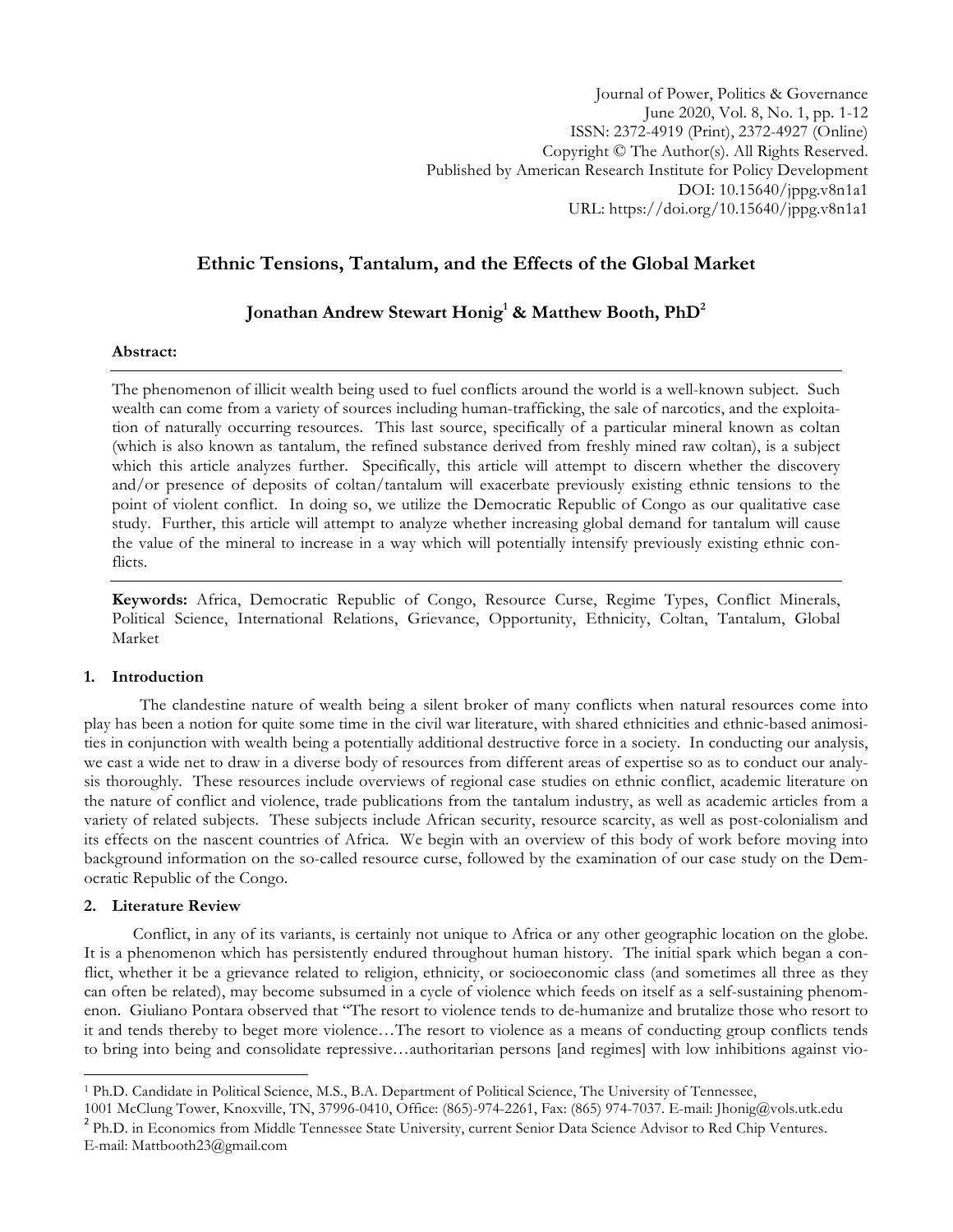lence" (21).3 Jonathan Honig noted that these regimes' states may have weak civil organizations, but strong control over the military, police, and media so as to be able to potentially mold and shape the opinions and habits of the masses (1).4 That being said, the point shouldn't be made that the prime origins of conflict are unimportant, far from it. The investigation into the origins of armed conflict has never been a simple one to make headway in however, but there does appear to be similar antecedents in the inculcation of conflict. According to Abiodun Alao, "Putting conflict in context, mankind has always tried to understand conflict…In defining conflict, most scholars have now agreed that two factors are central to all definitions…First, there is…at least two different units…These units may be individuals, communities, or countries, and the demarcating factor may be…ethnicity, geography, nationality, race, religion…The second is the existence…of incompatible interest" (18-19).5 He then goes on to note four criteria which differentiates conflict from other occurrences in the human experience. Alao writes that these four criteria for the occurrence of conflict are that conflict "can only exist where the participants perceive it as such; there must be a clear difference of opinion regarding values, interests, aims, or relations; the parties may be either states or 'significant elements of the population' within the state; and the outcome of the conflict must be considered important to the parties" (19).6 With these four criteria in place, the stage is set for violent conflict. This article itself focuses in the geographic backdrop of Africa (central Africa, specifically). The continent's collective pedigree of post-colonialism has given rise to certain earmarks of its own variant of cyclical violent conflict. Alao ticks off some of the characteristics of conflict in contemporary Africa:

- Tensions between subnational groups stemming from the collapse of old patterns of relationships that provided the framework for collaboration among the many ethnic groups in most states.
- Disputes over resource sharing arising from gross disparities in wealth among different groups within the same countries and the consequent struggles for reform of economic systems to ensure an equitable distribution of economic power.
- Absence of democratic structures, culture, and practice, and the consequent struggles for democratization, good governance, and reform of political systems.
- Systemic failures in the administration of justice and the inability of states to guarantee the security of the population.
- Issues relating to religious cleavages and religious fundamentalism.<sup>7</sup>

For the purposes of this article, we will be investigating the first two conflict characteristics primarily. However, these characteristics will often overlap, as some ethnic groups may be more prone towards a certain religion that is also marginalized, or ethnic/religious groupings may be split down socioeconomic lines. Assis Malaquias reflected that these sources of conflict and the national divide they represent had echoes of post-colonialism, and that "This schism was the result of various domestic conflicts related to class, race, ethnicity, and overall inability to cope with the administrative challenges of post-colonial governance…the elite's grip on the state assumed hegemonic proportions and represented a throwback to colonial times when power, prestige, and privilege were closely associated with...race" (319).8 It is this hangover of ethnic bias from post-colonialism which seems to stalk the relatively nascent countries of Africa. Often times colonial administrators would favor one ethnic group over the others, and national and territorial boundaries were drawn with little regard for previous relations, acrimonious or not, between native ethnic groups. This resulted in territorial and land disputes, as well as the split of socioeconomic class along ethnic lines.

<sup>3</sup> Giuliano Pontara, "The Concept of Violence," *Journal of Peace Research* 15, no. 1 (1978): 21.

<sup>4</sup> Jonathan Honig, "Public Policies on Broadcast and the Fairness Doctrine: History, Effects, and Implications for the Future," *Public Policy and Administration Review* 7, no. 1 (2019): 1.

<sup>5</sup> Abiodun Alao, *Natural Resources and Conflict in Africa, The Tragedy of Endowment* (New York: University of Rochester Press, 2007), 18-19.

<sup>6</sup> Abiodun Alao, *Natural Resources and Conflict in Africa, The Tragedy of Endowment* (New York: University of Rochester Press, 2007), 19.

<sup>7</sup> Abiodun Alao, *Natural Resources and Conflict in Africa, The Tragedy of Endowment* (New York: University of Rochester Press, 2007), 37.

<sup>8</sup> Assis Malaquias, "Diamonds are a Guerrilla's best friend: The impact of Illicit Wealth on Insurgency Strategy," *Third World Quarterly* 22, no. 3 (2010): 319.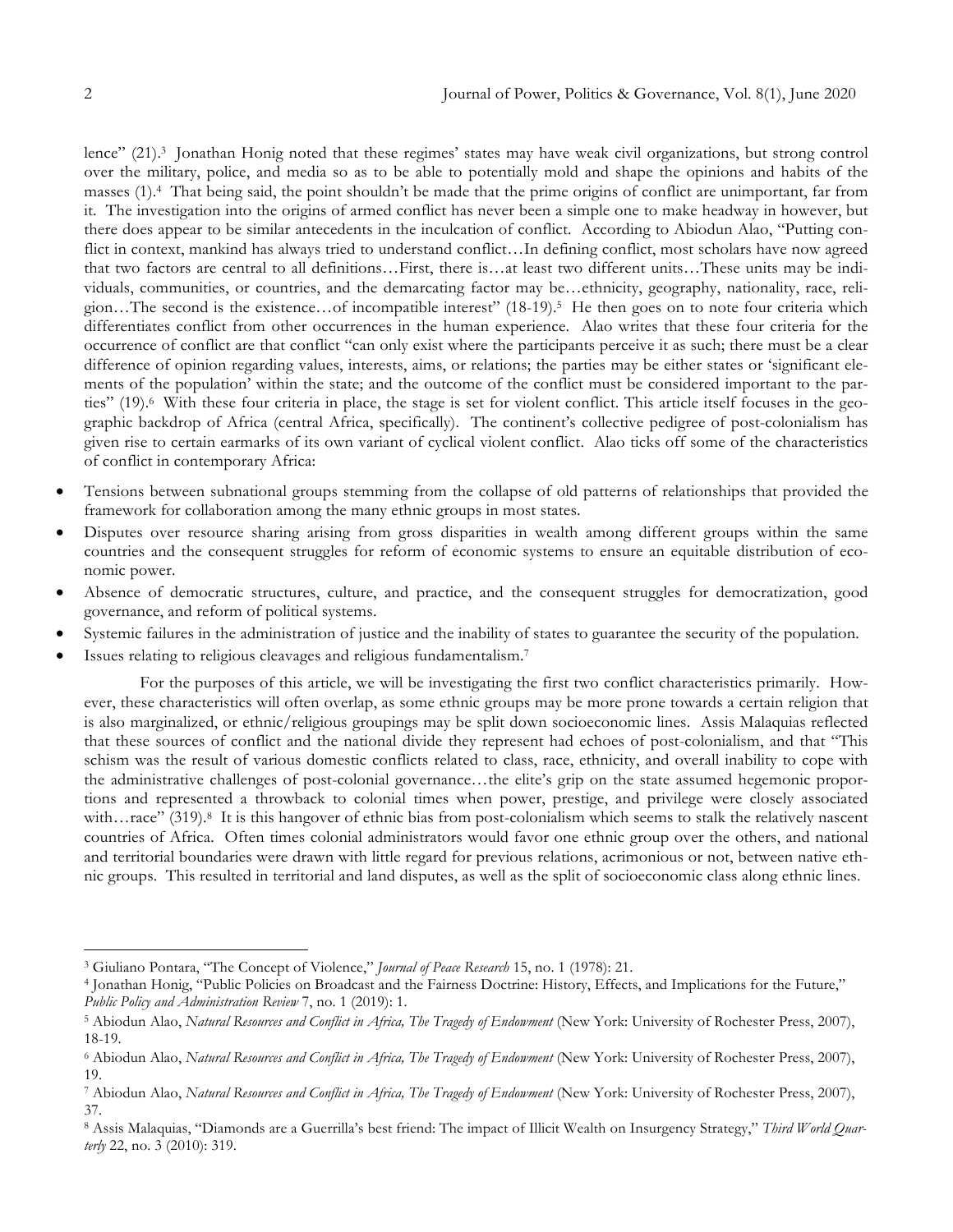#### Honig & Booth 3

 $\overline{a}$ 

It seems oftentimes that disparity in the fair distribution of wealth across clan and ethnic lines leads to conflict in these newer countries, and economic weakness and mismanagement can be the spark which takes a conflict to a violent turn. Steven Metz was apt in his observation that "Many African societies face the bleak prospect of decades of political turbulence…Often, national leaders did not share the same priorities as those of the societies they led…national debates…[are] very rare in Africa" (3-4).<sup>9</sup> But it is not simply the fault of any one particular individual leader regarding aforementioned political turbulence. There is broad ethnic, clan, and cultural issues at play with economic issues as the underlying factor. According to Jonathan Honig, "Although geographically connected, some regions [and the states within them] have a different history that has shaped their culture in…[alternant] ways than the nations in other parts of the continent" (pg. 86).10 Metz elaborates:

Economically, [many] African states were burdened by the legacies of their past. As European powers developed their African colonies, they did not seek to create self-sustaining economies…Cultural factors have also complicated economic development…Frequently, an African who acquires power, prestige, or wealth feels a moral obligation to use this to benefit…members of the same ethnic group…The political spoils system leads to debilitating nepotism, corruption and mismanagement that hinder development. (4-5)<sup>11</sup>

This ethnically based nepotism has shown itself time and again as a factor in leading to conflict in Africa. In fact, it sometimes appears that ethnic tensions lead to conflicts in tandem with issues regarding wealth (and the resources which are linked to it) as its distribution, management, development, and discovery are all considered critical. William G. Thom wrote that "Ethnic identity almost always plays a part in…African wars…When state systems collapse, and countries are thrown into a state of extended conflict, the people often turn to…clans or larger ethnic groups for protection…This facilitates the recruitment of fighters along ethnic lines, and serves as a strong motivating factor" (4).12 But what exactly do we mean by an ethnic group (given the consideration with which this article posits them as a source of conflict)? It will be helpful to summarize this at this time. Francis M. Deng does an excellent job with this:

Ethnicity usually implies that the group is…biologically self-perpetuating; shares fundamental values, realized in overt unity in cultural forms; makes up a field of communication and interaction; and has a membership that identifies itself, and is identified by others, as constituting a category distinguishable from other categories of the same order…ethnicity 'encompasses all forms of identity that have at their root the notion of a common ancestor-race as well as tribe. (47)13

Ethnicity and its role in both tensions and eventually conflicts are well known phenomenon in Africa. Oftentimes, this is mixed with other forms of personal identity (aforementioned religious and class lines which frequently overlap). When you mix in post-colonialism and social disparities throughout new nations, with arbitrarily drawn borders dating from when they were mere colonial possessions, the situation is rife for identity/ethnicity-based conflict. What is interesting is the different degrees with which these conflicts manifested themselves across the continent. Deng summarizes the findings of several regional case studies on ethnicity in Africa and how it leads to conflict:

Perspectives from regional case studies conducted by the Brookings Institution's project on conflict resolution in Africa reveal a considerable variety in the way identity has generated conflicts…The studies indicate at least four possible models in the scale of the identity conflicts involved…At the lower scale of conflict would be…in which the degree of diversity of identities and the disparities involved in the allocation and distribution patterns do not pose a major problem for governance…Next…would be situations of compound or complex pluralism in which differences based on ethnicity…are serious enough to threaten

<sup>9</sup> Steven Metz, "A Strategic Approach to African Security: Challenges and Prospects," *African Security Review* 9, no. 3 (2010): 3-4. <sup>10</sup>Jonathan Honig, "The State of the State: A Meta-Analysis of State Involvement in Television

Broadcasting in the Former Czechoslovakia," *International Journal of Research in Humanities and Social Studies* 6, no. 3 (2019): 86.

<sup>11</sup> Steven Metz, "A Strategic Approach to African Security: Challenges and Prospects," *African Security Review* 9, no. 3 (2010): 4-5. <sup>12</sup> William G. Thom, "Congo-Zaire's 1996-97 Civil War in the Context of Evolving Patterns of Military Conflict in Africa in the Era of Independence," *Journal of Conflict Studies* 19, no. 2 (1999): 4, accessed November 3, 2017, https://journals.lib.unb.ca/index.php/jcs/article/view/4358/5015

<sup>13</sup> Francis M. Deng, "Identity in Africa's Internal Conflicts," *American Behavioral Scientist* 40, no. 1 (1996): 47.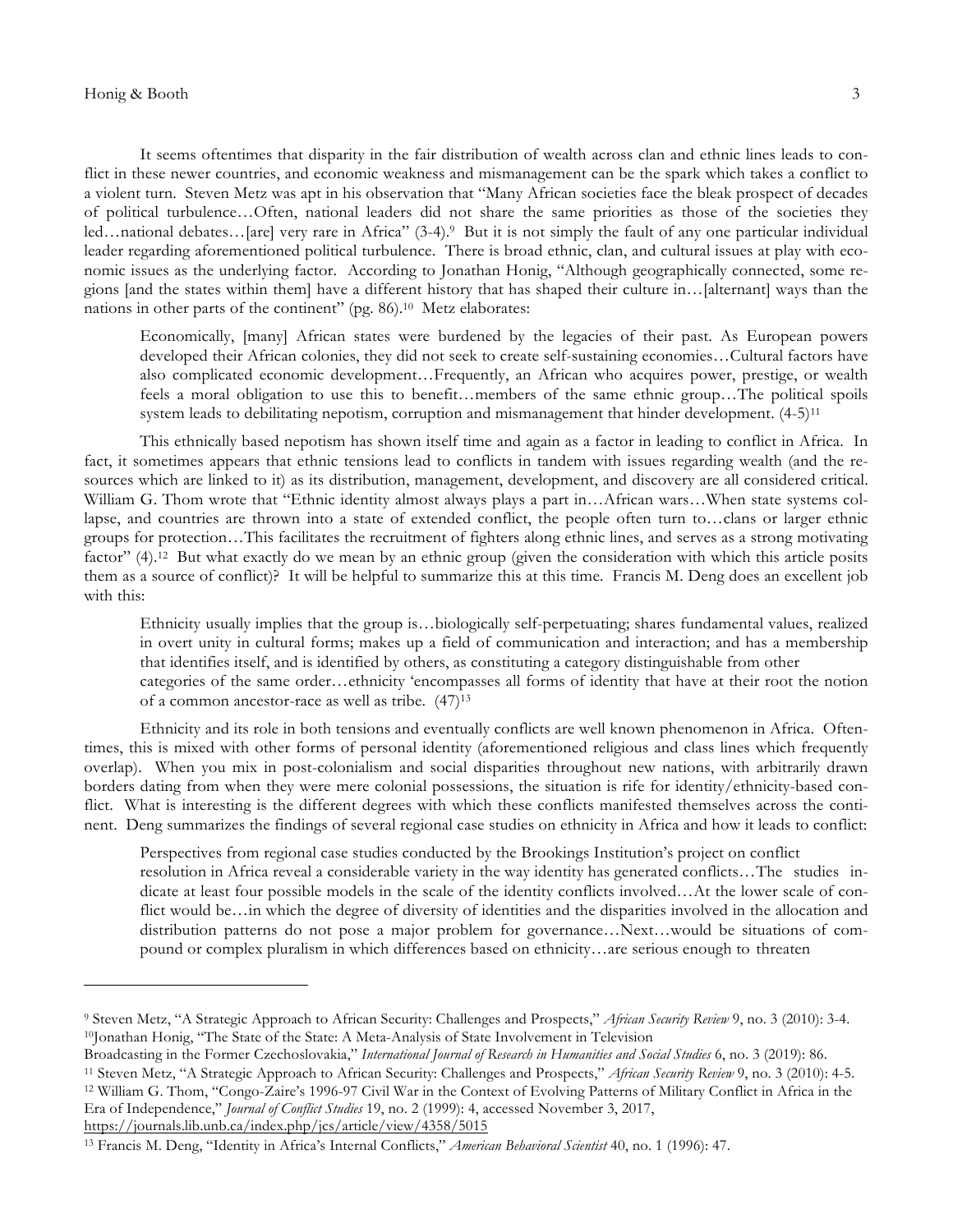the…stability of the system…The third would be…in which the conflict of identities is severe and requires…various degrees of decentralization and power sharing…The fourth comprises…conflicts so intense that the very framework of a unitary state is in question... $(52)^{14}$ 

One of the previously mentioned challenges facing African governments is the fact that the same ethnic divisions which lead to conflict in the countryside are often found in the most central institutions of the nation. This not only includes the executive branches of the government, but also law enforcement, the courts, and (perhaps most importantly) the military. The ethnic groups which took over the reins of governance after independence were often the ones favored by their colonial administrators, and thus tribalism found fertile ground in the embryonic nation-states' government institutions. For example, Metz wrote that "…African armed forces are rife with internal divisions based on ethnicity, regionalism, [or] religion…African military establishments…display a pronounced tendency toward political meddling, self-enrichment, and promotion based on ethnicity…" (9).15 The heavy-handedness of ethnically biased militaries towards members of their nations' populations whose ethnic identity doesn't align with those in power can lead to a dangerous tit-for-tat between the military and increasingly disaffected and militant ethnic segments of the civilian populace. This can give rise to the spiral model of conflict. According to the Conflict Research Consortium, "The conflict spiral model describes escalation as a vicious cycle of action and reaction…One party's punishing action provokes punishing retaliation by the other side, which in turn prompts increased retaliation from the first party…similarly, one party's defensive action may be perceived as threatening by the other side…Their defensive response is in turn seen as a threat by the first party."<sup>16</sup>

As conflict between a country's ethnically biased government/military and the restive and increasingly extremist ethnic segments of the populace spirals out of control, the possibility of a full-blown ethnically driven insurgency begins to loom larger. If not properly addressed, this can threaten the national integrity of an African (or other) state. Malaquias offers a nice summary of the contemporary view of an insurgency:

Insurgency refers to a protracted political and military activity directed towards completely or partially controlling a state through the use of irregular military forces and illegal political organizations…Typically, insurgencies are responses to chronic governmental ineptitude and corruption, or to other forms of bad governance. More proximate causes include government insensitivity and ineffectiveness in meeting popular demands…Insurgencies can be ignited…through repressive actions by the government… (314)<sup>17</sup>

It is these repressive actions which can start the spiral of conflict, pitting ethnic groups against each other as a means of addressing grievances, settling old scores, obtaining land or mineral rights, etc. And, unfortunately, it appears to be a situation which has mushroomed all across Africa. It is not just nepotism, ineffective and corrupt government, political repression, or the spiral model of conflict which is useful in explaining insurgency and armed conflict on the continent. Jeffrey Herbst wrote that a "...phenomenon that is almost uniform throughout African revolts is ethnic allegiance…the role that ethnicity plays in the organization of rebel movements does not receive the attention that it deserves…the ability to create and mobilize populations around ethnic symbols is seen as critical in many of the narratives of revolt" (280).18

Those ethnic symbols often are just that, merely symbols. Although grievances based on ethnicity are legitimate, what really seems to step up ethnic conflict is when there are financial issues in play. These frequently seem to be the real reasons which motivate the main concerns driving insurrections and counter-insurrections, with ethnicity used as a recruiting tool/symbol.

- <sup>15</sup> Steven Metz, "A Strategic Approach to African Security: Challenges and Prospects," *African Security Review* 9, no. 3 (2010): 9.
- <sup>16</sup> Conflict Research Consortium Staff, "Conflict Research Consortium BOOK SUMMARY; Social Conflict: Escalation, Stalemate and Settlement by Dean G. Pruitt and Jeffrey Z. Rubin," accessed November 8, 2017, https://www.colorado.edu/conflict/peace/example/pruitt.htm.

<sup>14</sup> Francis M. Deng, "Identity in Africa's Internal Conflicts," *American Behavioral Scientist* 40, no. 1 (1996): 52.

<sup>17</sup> Assis Malaquias, "Diamonds are a Guerrilla's Best Friend: The impact of Illicit Wealth on Insurgency Strategy," *Third World Quarterly* 22, no. 3 (2010): 314.

<sup>18</sup> Jeffrey Herbst, "Economic Incentives, Natural Resources and Conflict in Africa," *Journal of African Economies* 9, no. 3 (2000): 280.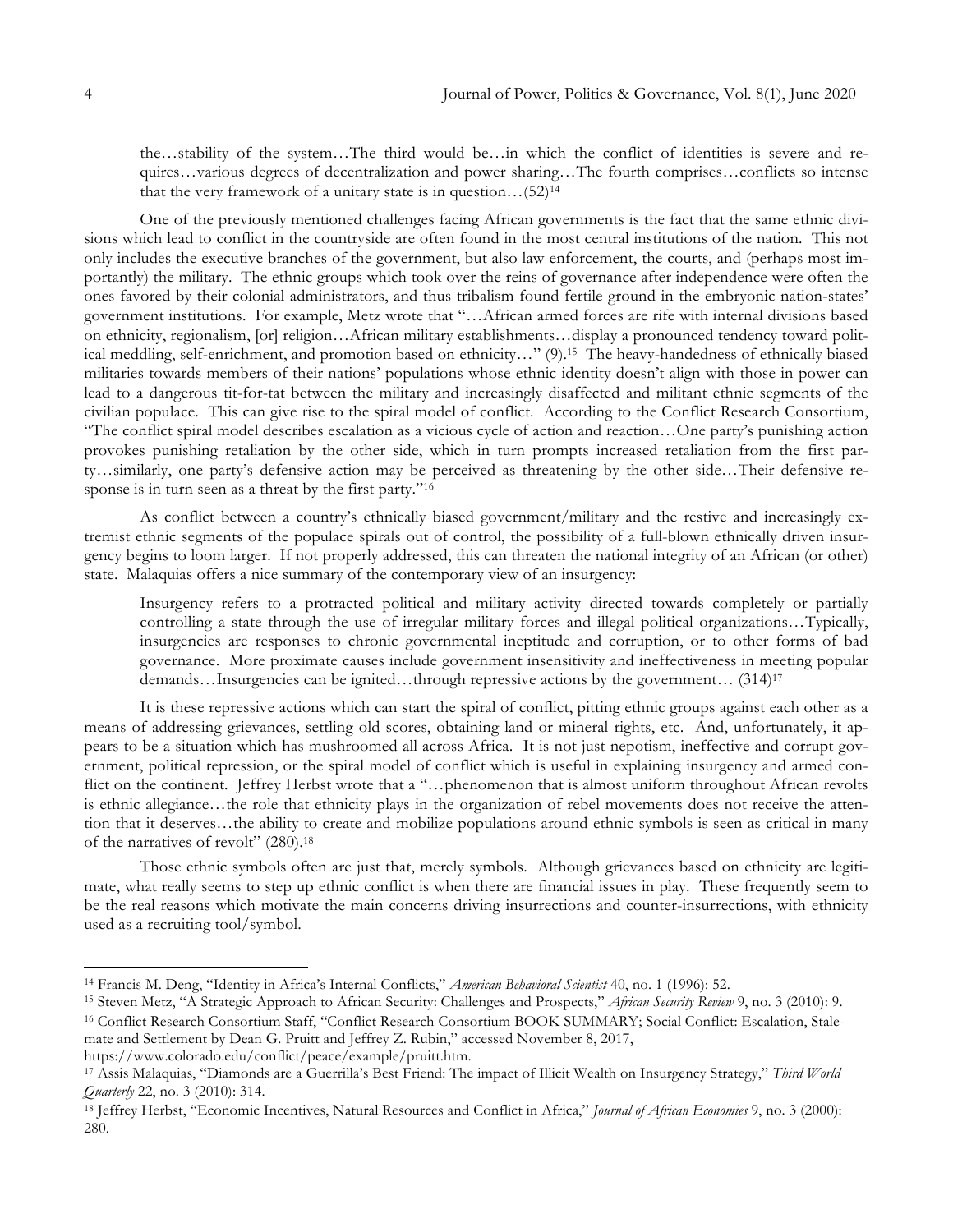Alao speculated on resources as an underlying motivator for ethnic conflict by noting that "As a cause of conflict, natural resource considerations have become easily identifiable in many communal conflicts…On a wider national level…rarely have natural resources been blatantly evident as the sole cause of conflict…More often than not, natural resource issues form core considerations in conflicts that are attributable to other causes…Issues such as ethnicity…are some of the subterfuges often exploited to conceal the crucial aspects of natural resource consideration" (4).<sup>19</sup>

## **3. Theory and Hypothesis**

The literature on the exploitation of so-called "blood minerals" has lagged behind academic and trade works focused on conflicts involving the exploitation of oil, land, conflict. or diamonds in Africa. This lag has included the limited amount of publications up for conjecture for these minerals (tin, tungsten, tantalum, etc.) and how this increase of demand may drive conflict. Furthermore, there is a similarly lagging body of knowledge on whether the presence of blood minerals has helped fuel or increase previously occurring ethnic discord to the point of conflict. This section will devote further time to investigating how resources, specifically tantalum (which itself is derived from raw coltan) serve as an ethnic-conflict amplifier and motivator. Tantalum itself has many useful properties, and is used in the circuitry of technology ranging from cellphones to airplanes. It is widely believed that central Africa holds the majority of the world's deposits of coltan. To this end, the case example of the Democratic Republic of the Congo and its ethnically related resource-conflicts will be examined. This leads us to our hypothesis.

Hypothesis: The presence of known deposits of coltan/tantalum will exacerbate previously existing ethnic tensions to the point of *violent conflict in much the same way as blood diamonds have had in other states.*

Further, we postulate that these resources become more desired as a strategic objective in conflict due to the ever-increasing use of technology utilizing tantalum. As cellphones, computers, tablets, etc. become more mainstream, demand for the scarce sources of the necessary material for circuitry will cause the value of blood minerals to increase. This will in turn drive the already simmering ethnic conflicts. This is a classic case of the so-called "resource curse." As a basis of understanding the situation in the Democratic Republic of the Congo, it is important to first have an understanding of this concept.

#### **4. The Resource Curse**

 $\overline{a}$ 

Essentially, this boils down to the presence of globally scarce, valuable, and easily tradeable resources and their contribution to instability and autocratic government in the countries which possess them. This seems somewhat counter-intuitive, as it could be assumed that a country which is rich in resources would stand to benefit from them as a whole. Sadly, this is not always the case. And it is worse in countries which possess newer, weaker state institutions as well as a propensity for corruption based along tribal and ethnic lines. A nice summary of the resource curse was made by Abiodun Alao and Funmi Olonisakin when they observed:

Natural resources serve as both a cause and a prolongation of armed conflict…the availability of natural resources introduces other complexities, particularly when a conflict has assumed a violent

dimension…Experience has shown that the potential for armed conflict in societies that are endowed with natural resources is great when group demands are not managed effectively and access to these resources is denied through a process of fair…distribution…Thus, when armed conflict erupts under these

circumstances, the ready availability of…mineral resources serves other purposes—fueling…conflict areas.  $(34)^{20}$ 

As one can see, there is some truth to the maxim of "more money, more problems." These issues, however, arise oftentimes from the ineffectiveness of the national government in performing its duties in an equitable and fair way in the distribution of resource derived wealth across all segments of the population. Sometimes the government is merely a hollow shell, in which case the machinery of the state is often more or less non-functional in the nationwide sense (such as Somalia).

<sup>&</sup>lt;sup>19</sup> Abiodun Alao, *Natural Resources and Conflict in Africa*, The Tragedy of Endowment (New York: University of Rochester Press, 2007), 4.

<sup>20</sup> Abiodun Alao and Funmi Olonisakin, "Economic Fragility and Political Fluidity: Explaining Natural Resources and Conflicts," *International Peacekeeping* 7, no. 4 (2000): 34.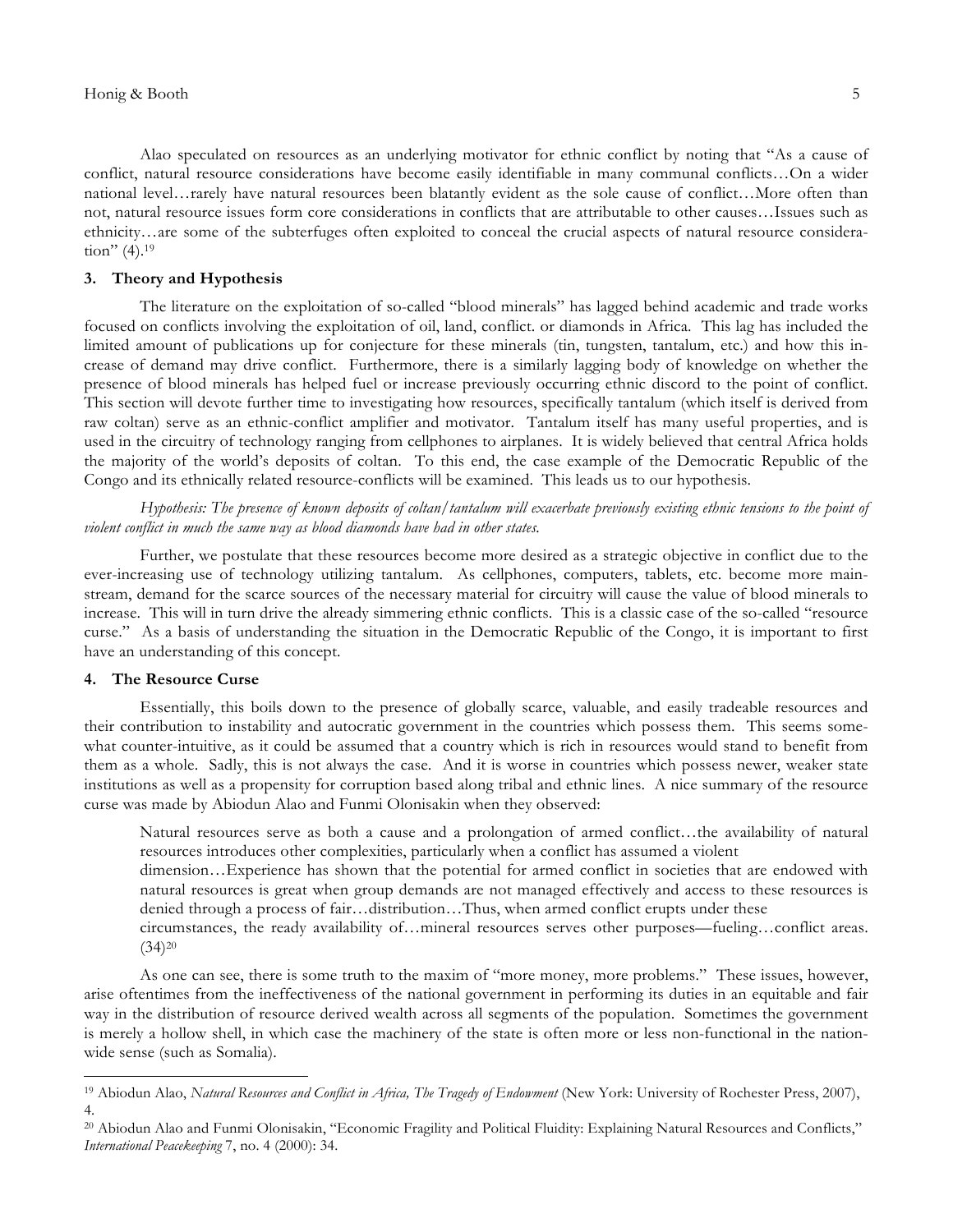Other times, the wealth of African nations is used to pad the pockets of the ruling segments of society and their ethnic and tribal circles. Still other times, the presence of resources which are relatively easily transformed into cash attracts the attention of outsiders of a less than trustworthy nature.

Alao explains how the resource curse can lead to the rise of actors in African nations with their own strict interests in mind when he noted that in conflict areas of the continent "…[mineral] resources has assumed the negative reputation it has because the structures of governance have not taken into consideration how the ease of the disposability of these resources and their high profit margins could attract the attention of…armed groups, international business interests, political elites, criminal gangs…and multinational corporations, to encourage and sustain conflicts"  $(112-113).^{21}$  So, the resource curse is not simply the fault of the presence of valuable resources, but the unfair administration of them, the lack of strength of national institutions, and the presence of preexisting ethnic tensions exacerbated by political corruption and nepotism.





Locations of mineral deposits based on International Alert, "Gisements miniers" in Etude sur le rôle de l'exploitation des ressources naturelles dans l'alimentation et la perpétuation des crises de l'est de la RDC (London: International Alert, October 2009), 90. For more information, see Crossed Crocodiles, "Trading Congo Contraband," February 21, 2010, http://crossedcrocodiles.wordpress.com/2010/02/21 /trading-congo-contraband-maps-3t-minerals-coltan-gold/.

<sup>&</sup>lt;sup>21</sup> Abiodun Alao, *Natural Resources and Conflict in Africa*, *The Tragedy of Endowment* (New York: University of Rochester Press, 2007), 112-113.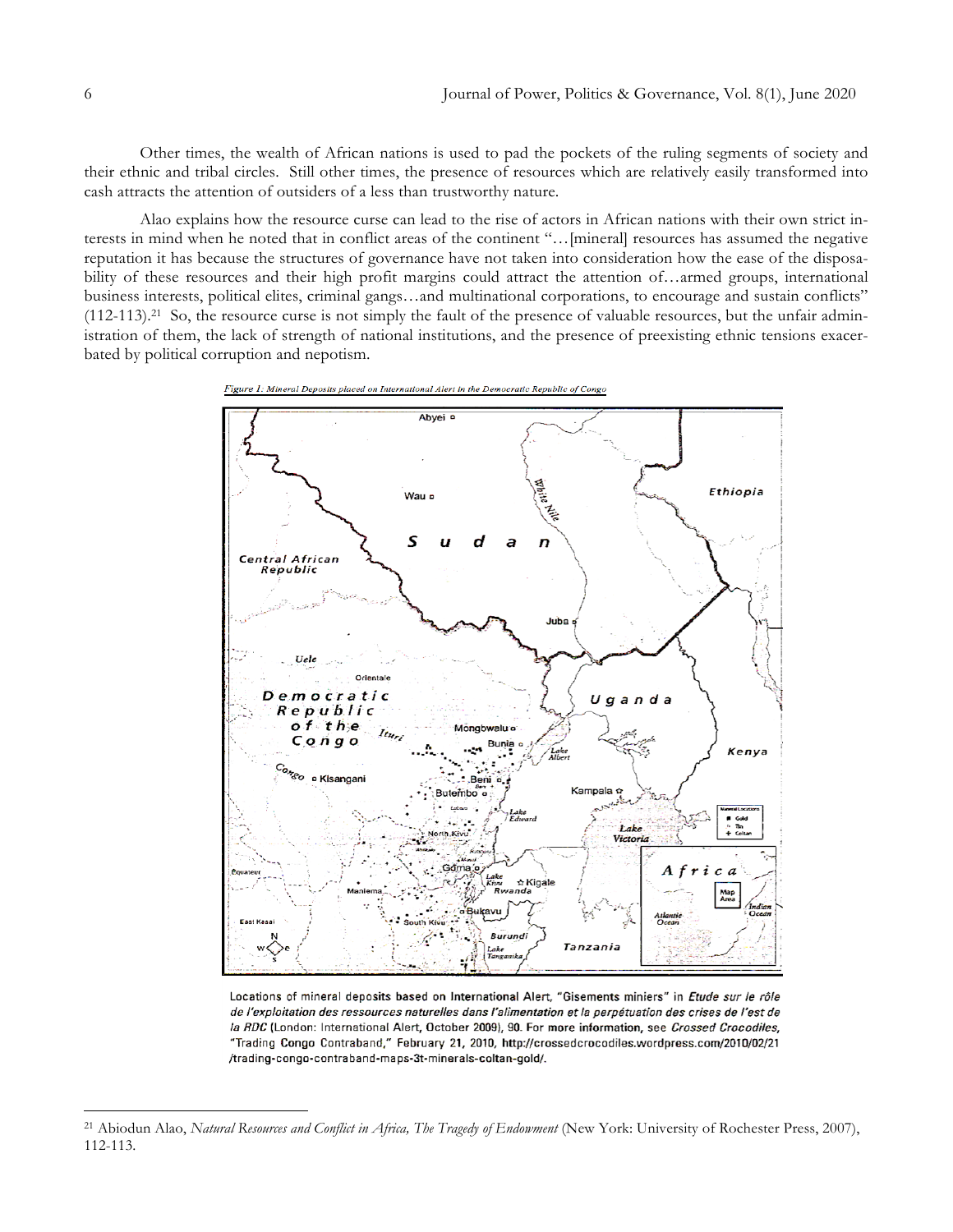#### Honig & Booth 7

Further, base economic greed has driven insurgents to behave as rational actors competing for resources as opposed to focusing on strategic victory over their rivals. In fact, often times opposing sides of conflicts will trade and cooperate with each other to maximize financial gains. Winning in the conventional sense in many cases has become secondary (if of note at all). This runs against the grain of how some view civil wars. They can seem to be chaotic, senseless, and a needlessly brutal experience. But in the case of the resource curse, often there is a cold logic involved for those pulling the strings of conflict. David Keen observed:

Traditional interpretations describe civil wars as simple confrontations between two sides, as explosions of mindless violence, or as disrupting…benevolent development processes within countries…These approaches do not fully take into account the rational economic calculations that drive many civil conflicts…to

understand violence in civil wars, we need to understand the economic dimensions underpinning it.

Economic activities arising from war fall into…gaining access to land, water, and mineral resources…these short-term benefits suggest that there is more to civil wars than simply winning…22

The vast profits which can be made from countries subject to the resource curse can chain these nations to a seemingly endless cycle of violence, conflict, and exploitation where it is often the civilians who suffer the most. According to William Reno, "Moreover, weak state administrations are unable to manage…cultural traits and ethnic…efforts," while at the same time "…rational interests motivate the country's war leaders…They fight…to control resources…war has been as much a battle over commerce…as it has been a war for territory or control of the government" (211).<sup>23</sup>

#### **5. Methodology**

 $\overline{a}$ 

Due to the difficulties in obtaining reliable quantitative information regarding tantalum and blood minerals across multiple conflict zones in Africa, we decided that the best way to conduct the analysis of our hypothesis is through qualitative methods. To this end, we elected to use for our case study the Democratic Republic of the Congo. We selected this case as it had all the necessary prerequisites for our hypothesis, which include ample natural resources (especially coltan/tantalum) and a multiplicity of different ethnic conflicts which preexisted the discovery of said resources. Furthermore, the DRC and its various rival ethnic groups have access to the global-market, from which illicit wealth stemming from the sale of conflict minerals flows. In order for us to conduct our analysis, we drew our information from a broad variety of quantitative and qualitative sources on the manner. This ranged from books written by authors with first-hand accounts of the DRC, to academic publications on conflicts in general, to journal articles on African security, as well as trade publications from the tantalum industry itself. Many of these sources were specially selected as they in turn drew from much broader reviews of multiple case studies plus industry investigations and reports. These sources were included to balance out any weaknesses engendered from the somewhat limited analysis brought on by the sole qualitative case study of the DRC.

### **6. The Case of the Democratic Republic of the Congo.**

Of the many, locations of violent friction in Africa, the conflicts in the Democratic Republic of the Congo (now referred to as the DRC) stand out partially due to the complex kaleidoscope of different ethnic groups as well as the plentiful presence of many valuable natural resources. Alao states that "…the DRC is endowed with large reserves of solid mineral resources, including copper ore, tin concentrates, cola, zinc concentrates, cobalt, uranium, industrial diamond carats, gem diamonds, silver, gold, tantalum, and niobium" (115).<sup>24</sup> Again, tantalum is the particular blood mineral with which this article is largely concerned with. Due to the amount of different ethnic groups with all their cultural differences and various grievances against each other, the DRC makes an excellent case study on the process from which previously existing ethnic tensions mushroom into violent conflict when valuable resources are discovered in contested land, or when previously existing sources of resources are up for grabs because of weak national institutions and societal disintegration.

<sup>22</sup> David Keen, *The Economic Functions of Violence in Civil Wars* (Hampshire: Routledge, 2005), http://eprints.lse.ac.uk/59742/.

<sup>23</sup> William Reno, "The Business of War in Liberia," *Current History* 95, (2009): 211.

<sup>&</sup>lt;sup>24</sup> Abiodun Alao, *Natural Resources and Conflict in Africa*, The Tragedy of Endowment (New York: University of Rochester Press, 2007), 115.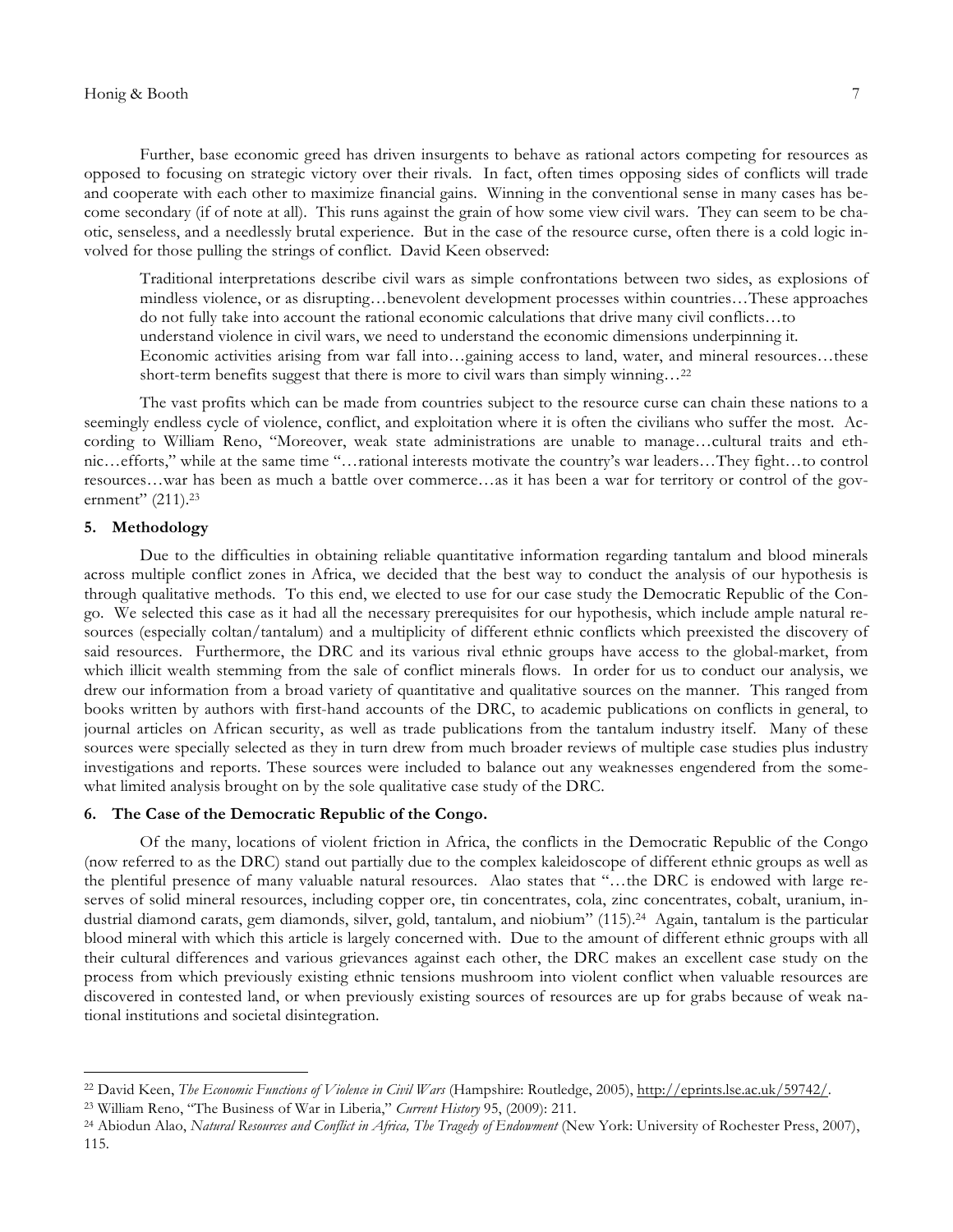Alao and Olonisakin wrote that "Of all the post-Cold War civil conflicts in Africa, none reflects the complexities of the connection between natural resources and conflict like the civil war in the [DRC]…The war…resulted in multi-dimensional conflicts involving more than five Congolese factions and up to seven countries within the region…The natural resources at stake…are mainly solid minerals, especially…tantalum" (31).25 The DRC makes for a strong contender in Africa for showcasing the process by which previously existing tensions explode into violent conflict when blood minerals come into play. All the necessary steps are there; a bewildering amount of ethnic variety, the presence of previous grievances between any number of them, the discovery and exploitation of vast natural resources in an arbitrarily created post-colonial nation-state, and the resulting cycle of violence and civil war (and all the societal instability that comes with it).

Metz wrote that of all the violent discourse in Africa associated with ethnically-based resource conflicts, "The most dangerous…of all has occurred in the…DRC…In many ways, the country—if 'country' is not too strong a term—is a distillation of all the pathologies that hinder development, stability and progress in Africa…It is more an amalgam of weakly related regions…keeping a country that is exceptionally rich in natural resources among the poorest on Earth" (11).<sup>26</sup> These weakly related regions are often split down ethnic lines. This invariably leads to conflict between ethnicities, with rival ethnically-based militias being the result, further destabilizing the state. Peter Eichtaedt wrote that "Underlying the internecine violence in...[the] Congo has been a dizzying array of militias spawned by ancient ethnic animosities" (9).27 These ethnic groups, and their corresponding militias, can range greatly in size and scope of influence, as well as geographic areas of operation. For example, according to Eichstaedt:

Eastern Congo is a patchwork generally controlled by any of four key groups. The most feared is the ethnic Hutu militia known as the Democratic Forces for the Liberation of Rwanda…Another is the former Tutsi militia, the National Congress for the Defense of the People…The third is the Mai-Mai, composed largely of homegrown militias with a fondness for amulets, witchcraft, and spirits. The final group is the... Congolese national army… (4)28

Fielding the ethnic militias and the Congolese army naturally isn't a costless enterprise, including financially. These groups need resources in order to carry out their trading, feuds, and conflicts. As such they turn to the ample, easily financially liquefiable resources resting in the ground around them. Alao notes that blood minerals such as tantalum "…have offered some of the greatest attractions to warlords in times of conflict, arguably because of the ease with which they can be sold or bartered to procure weapons" (125).<sup>29</sup> This has direct repercussions on the civilian population of the nation, regardless of their ethnicity, who rely on working in the mines in the DRC so as to eke out a living digging up tantalum and other minerals. Eichstaedt wrote that in the DRC, "Mining in the midst of war means working with militias…This requires that miners share minerals and the proceeds with armed groups" (147).<sup>30</sup>

This is the point in the process where ethnic rivalries, now embodied in an array of militias, mix with the proximity to and discovery of tantalum deposits. The wealth that is derived from these deposits than goes to fuel the war efforts of the various ethnic militias, allowing them to procure more advanced weaponry on a larger scale, thus driving up the level of violence. This in turn can lead to the conflict spiral model coming into play between ethnic groups and their corresponding militias in the DRC, as groups engage in an endless cycle of tit-for-tat offensives and counter-offensives. Alao offers up four interrelated factors which can be linked to the lengthening of ethnic-based conflicts involving the exploitation of tantalum and coltan by noting "These are: through their use as a source of revenue used for arms procurement; through their encouragement of intransigence to peace moves; through their en-

<sup>25</sup> Abiodun Alao and Funmi Olonisakin, "Economic Fragility and Political Fluidity: Explaining Natural Resources and Conflicts," *International Peacekeeping* 7, no. 4 (2000): 31.

<sup>26</sup> Steven Metz, "A Strategic Approach to African Security: Challenges and Prospects," *African Security Review* 9, no. 3 (2010): 11.

<sup>27</sup> Peter Eichstaedt, *Consuming the Congo: War and Conflict Minerals in the World's Deadliest Place*. (Chicago: Lawrence Hill Books, 2011), 9.

<sup>28</sup> Peter Eichstaedt, *Consuming the Congo: War and Conflict Minerals in the World's Deadliest Place*. (Chicago: Lawrence Hill Books, 2011), 4.

<sup>&</sup>lt;sup>29</sup> Abiodun Alao, *Natural Resources and Conflict in Africa*, The Tragedy of Endowment (New York: University of Rochester Press, 2007), 125.

<sup>30</sup> Peter Eichstaedt, *Consuming the Congo: War and Conflict Minerals in the World's Deadliest Place*. (Chicago: Lawrence Hill Books, 2011), 147.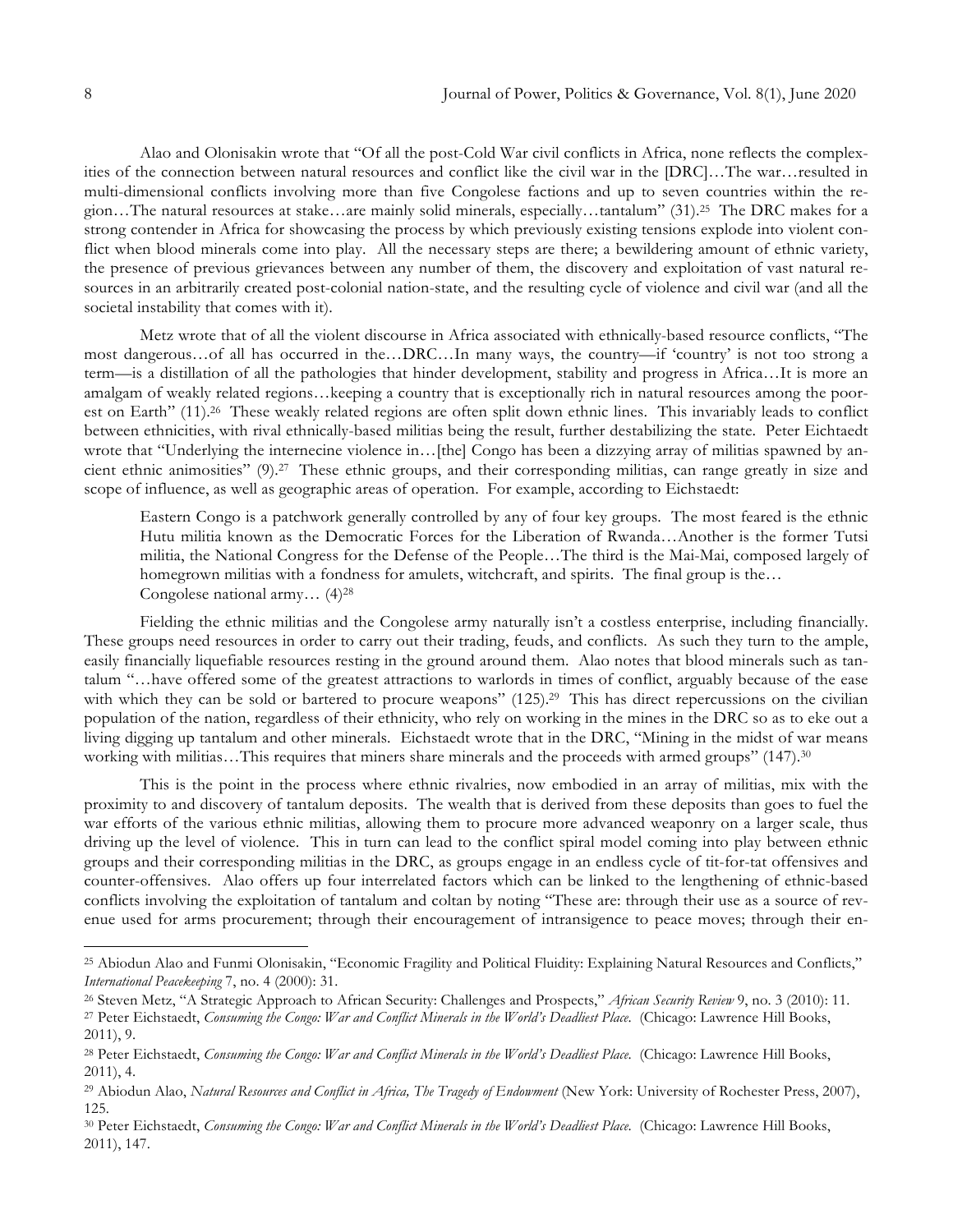couragement of greed...and through their attraction for external interests" (121).<sup>31</sup> The last factor listed, the attraction for external interests, can be and often is on the part of multinational corporations seeking to maximize profits by the aggressive procurement of scarce resources, regardless of where these resources come from and under what set of national and societal circumstances. This is no different in the DRC, and there are a number of external private interests who wish to make a lot of money from tantalum deposits in the country, due to the high demand for its use in smart-devices and other consumer technologies on the world market. This in turn could exacerbate previously existing ethnic tensions between groups possessing the ability to mine and sell tantalum, as well as the martial and warmaking means to enforce their preponderance. Ted Robert Gurr summarizes the market's potential effects on ethnic conflict by noting that "…substantial and persisting increases in the scarcity of widely-sought resources in contemporary societies tend to create greater material inequalities…among societies, intensify internal…conflict, and a shift from open toward more closed and authoritarian political institutions" (51).32 It is these closed and authoritarian political institutions that often inculcate ethnically based nepotism and corruption. The profit margins are perhaps too tempting for the ruling elites to resist, in this manner of understanding. Thus, the DRC and other countries in Africa in that sense are a party to their own exploitation and the cyclical fueling of ethnic conflict with the proceeds derived from blood minerals such as tantalum. Patrick Chabal explains that "…there are huge mineral and natural resources in Africa which are traded—legally or illegally—by those who hold power…an increasing number of politicians are heavily involved in illicit financial and commercial transactions…Africa is thus not simply the victim of globalization…Its elite are active participants in the…underside of the globalized economy…" (111-112).33 And this economy's demand for tantalum is only increasing as time goes by. According to a Global Tantalum Report for the years 2017-2021:

The global tantalum market is anticipated to grow at a steady rate…of more than 3% during the forecast period. The increasing penetration of smartphones is triggering the demand for capacitors, which will drive the growth prospects for the global tantalum market for the next four years. According to the industry research report, the growing telecommunication sector will drive the growth prospects of the tantalum market because a majority of demand for low voltage capacitors comes from the telecommunications sector. Moreover, one of the major factors responsible for the growing telecom sector is the increasing demand for smartphones in the developing economies.<sup>34</sup>

The irony in this is that the growing demand in the developing economies of the world for tantalum include the very same poor and underdeveloped countries, such as the Democratic Republic of the Congo, from which tantalum is mined.

#### **7. Findings**

 $\overline{a}$ 

The findings regarding our hypothesis were mixed. It would appear that the presence of tantalum and other conflict minerals does indeed help fuel preexisting ethnic conflicts. However, it doesn't appear that burgeoning demand worldwide for tantalum is affecting the cycle of violence in the DRC in a meaningful way. Contrary to belief, the DRC is not home to a disproportionate amount of the world's supply of tantalum. It actually would appear to only possess about 10% of the global supply of tantalum.35 In fact, it would appear that there are larger deposits of tantalum in South America. But the relatively small amount of tantalum in the DRC is enough to create fuel for ongoing ethnic conflicts within the country. According to Eichstaedt:

While the amount of minerals may be small, it does not diminish the problem in eastern Congo or its decade of death. Rather, it enlarges the question: how could so many die as a result of the mining there? The answer

<sup>&</sup>lt;sup>31</sup> Abiodun Alao, *Natural Resources and Conflict in Africa*, *The Tragedy of Endowment* (New York: University of Rochester Press, 2007), 121.

<sup>32</sup> Ted Robert Gurr, "On the Political Consequences of Scarcity and Economic Decline," *International Studies Quarterly* 29, no. 1 (1985): 51.

<sup>33</sup> Patrick Chabal, "Africa in the Age of Globalization," *African Security Review* 10, no. 2 (2010): 111-112.

<sup>34</sup> "Global Tantalum Market 2017-2021," *Technavio.com,* last modified January, 2017, https://www.technavio.com/report/globalmetals-and-minerals-global-tantalum-market-2017-2021.

<sup>35</sup> Peter Eichstaedt, *Consuming the Congo: War and Conflict Minerals in the World's Deadliest Place*. (Chicago: Lawrence Hill Books, 2011), 213.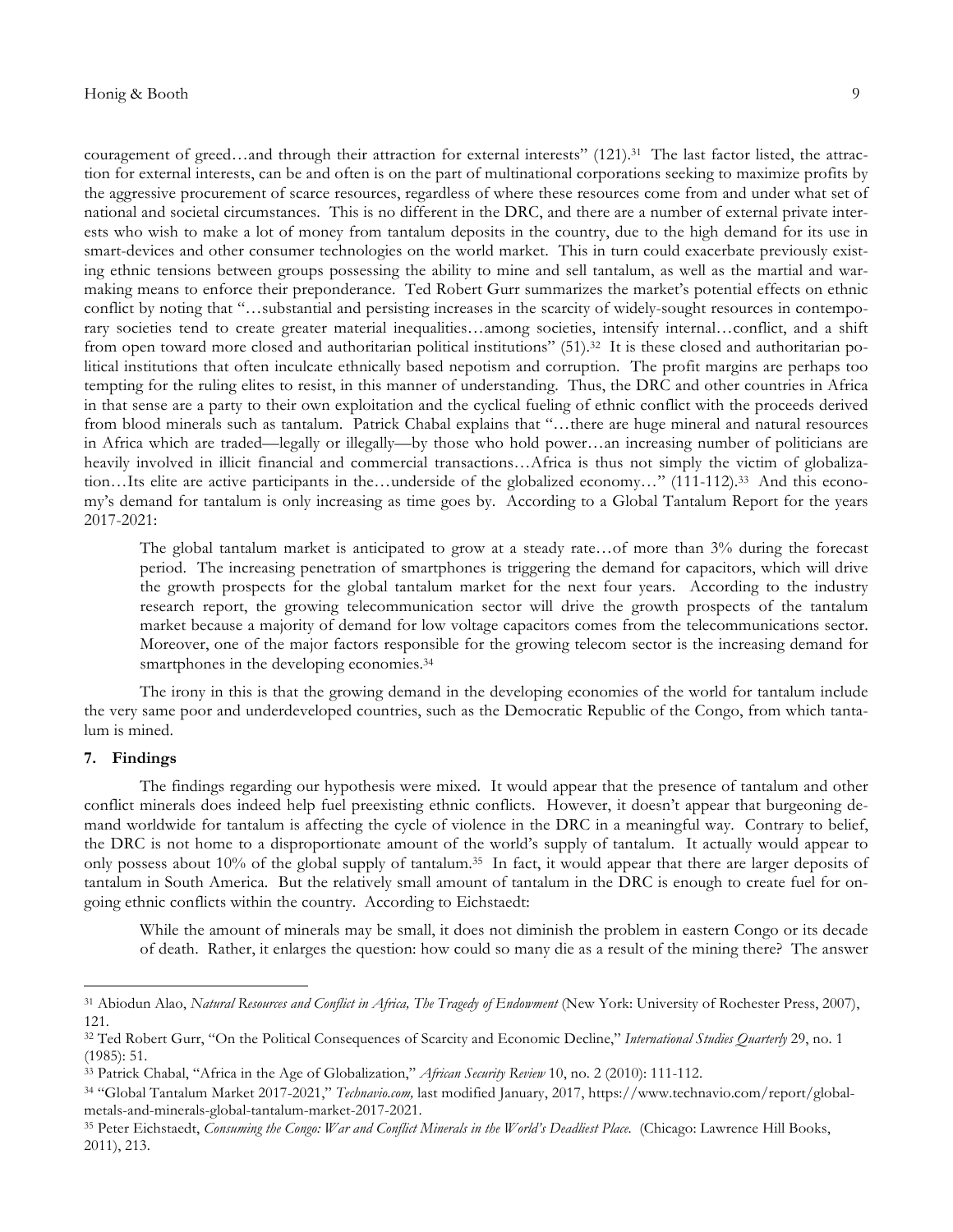points to other, deeper issues such as ethnic animosities that have been present for much longer than the recent mining activities. Increasingly, one must consider that mining profits may only have exacerbated a longstanding problem, not created it. Curtailing or eliminating the [coltan] mining probably won't make the problem go away. (213-214)36

The problem now is that the genie is out of the bottle with tantalum as it is indeed with all conflict minerals, and the desire to reap profits has now become interwoven with other motivations for ethnic-based conflicts and insurrections. Herbst reports that "An initial review of the case study literature of close to three dozen rebellions in Africa suggests that there are very few pure cases where only one type of incentive to rebel is present…For instance, there were very few revolutions that were ever ideologically driven and that did not have a clear economic aspect" (277).37 Malaquias notes that in the DRC "…wars are sustained by…ethnicity, religion, personal ambition and greed" (317).38 All that being said, rising global demand for coltan/tantalum has not yet shown signs of increasing either the level of profits or of violence in ethnic conflicts in the DRC. Part of this is due to increasing awareness and concern on the part of some countries and lawmakers. According to a report by the Tantalum-Niobium International Study Center:

The most visible…concerns has been on funding of conflict through natural resource extraction, in particular the mining of…tantalum…in the Democratic Republic of Congo…The resultant U.S. conflict minerals legislation and SEC implementation rules caused companies to…determine if the metals in their products have contributed to the funding of this conflict…The co-operation of the companies closer to the sourcing of the minerals, i.e. smelters and refiners, is key in developing and validating a conflict-free supply chain, and at the same time, not creating a de-facto embargo of minerals from central Africa. (11)39

Such development and validation of a conflict-free supply chain is not unlike methods adopted by the Kimberley Process with its regard to conflict diamonds. The Tantalum-Niobium International Study Center goes on to note that "Since a greater percentage of tantalum minerals originate in central Africa…the risk of sourcing minerals that may provide funding for armed conflict would appear to be high…However, the good news…is that the tantalum industry has the greatest percentage of smelters and processors validated as conflict-free…" (15).40

In addition to all this, because of the discovery of tantalum in South America, countries with histories of ethnic conflict like the DRC are not as desirable of locations to acquire tantalum for commercial purposes. According to a Global Tantalum Report for the years 2017-2021, "Brazil is expected to become one of the largest exporters of tantalum worldwide because no conflict minerals have been found to be mined from this region so far."41

The increased concern and legislation regarding conflict minerals and tantalum, cooperation on the part of the industry on the verification of conflict-free supply chains, and the presence of better suited countries ready to export conflict-free tantalum has all contributed to keeping the global market's increasing demand for the mineral from increasing the level of violence or enlarging the profits gained by rival groups in the DRC's internecine ethnic conflicts.

<sup>36</sup> Peter Eichstaedt, *Consuming the Congo: War and Conflict Minerals in the World's Deadliest Place*. (Chicago: Lawrence Hill Books, 2011), 214-215.

<sup>37</sup> Jeffrey Herbst, "Economic Incentives, Natural Resources and Conflict in Africa," *Journal of African Economies* 9, no. 3 (2000): 277.

<sup>38</sup> Assis Malaquias, "Diamonds are a Guerrilla's Best Friend: The impact of Illicit Wealth on Insurgency Strategy," *Third World Quarterly* 22, no. 3 (2010): 317.

<sup>39</sup> Tantalum-Niobium International Study Center, "A Downstream Customer's View on Conflict-Free Minerals" last modified April, 2017. Retrieved from: https://www.tanb.org/images/T\_I\_C\_\_Bulletin\_no\_169\_%28April\_2017%29.pdf, 11.

<sup>40</sup> Tantalum-Niobium International Study Center, "A Downstream Customer's View on Conflict-Free Minerals" last modified April, 2017. https://www.tanb.org/images/T\_I\_C\_\_Bulletin\_no\_169\_%28April\_2017%29.pdf, 15.

<sup>41</sup> "Global Tantalum Market 2017-2021," *Technavio.com,* last modified January, 2017, https://www.technavio.com/report/globalmetals-and-minerals-global-tantalum-market-2017-2021.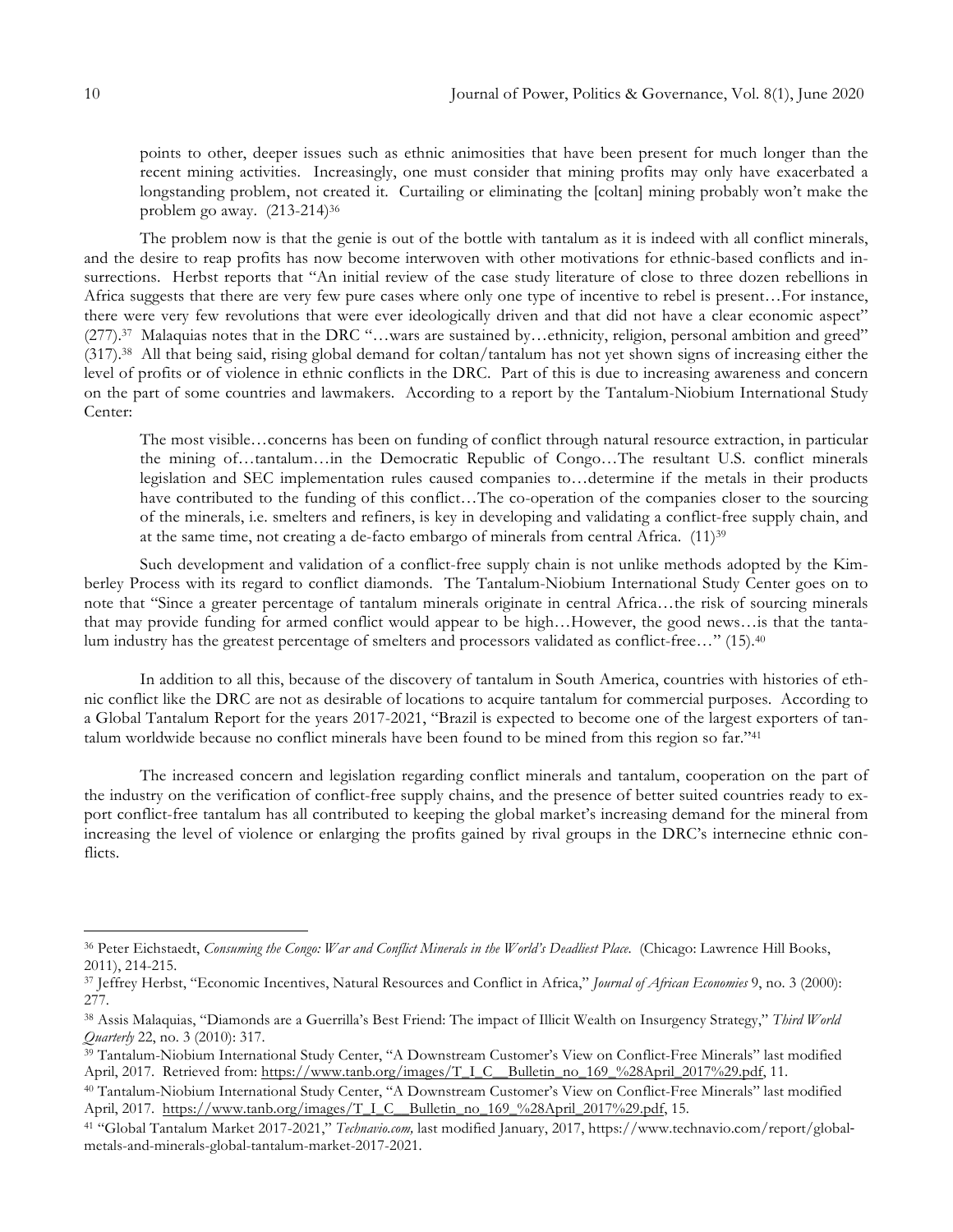#### **8. Conclusion**

In this article, we have sought to analyze whether the discovery and/or presence of deposits of tantalum exacerbated previously existing ethnic tensions to the point of violent conflict. Furthermore, we postulated that global demand for the scarce sources of tantalum will drive up the level of violence and the potential rewards for rival ethnic groups in the DRC. This, we hypothesized, will in turn drive the already simmering ethnic conflicts. To this end, we drew from a body of resources ranging from academic articles on a variety of related subjects such as African security, resource scarcity, and post-colonialism, as well as industry trade publications, overviews of regional case studies on ethnic conflicts, as well as academic literature on the nature of conflict and violence.

We conclude that alternative sources of conflict-free tantalum, legislation to stem the supply of blood minerals, and industry efforts to maintain a conflict-free supply chain seem to have kept the increasing global demand for tantalum from having an increasing impact on the level of ethnic violence in the DRC. However, the mere presence of tantalum in the DRC (despite the country only having about 10% of the world's supply) mixed with the preexisting ethnic tensions in the country does appear to steer these tensions towards the point of violent conflict. This is in part due to conflict over access to tantalum deposits, as well as due to the increased sophistication and amount of armaments which ethnic militias purchase using the proceeds of illicit minerals like coltan and tantalum sales in order to fund their violent, internecine agendas.

#### **References**

- Alao, A. (2007). Natural Resources and Conflict in Africa: The Tragedy of Endowment. New York: University of Rochester Press.
- Alao, A., and Olonisakin, F (2000). "Economic Fragility and Political Fluidity: Explaining Natural Resources and Conflicts." International Peacekeeping, 7(4), 23-36.
- Chabal (2010). Africa in the Age of Globalization. African Security Review, 10(2), 109-112.
- Deng, F. M. (1996). Identity in Africa's Internal Conflicts. American Behavioral Scientist, 40(1), 46-65.
- Eichstaedt, P. (2011). Consuming the Congo: War and Conflict Minerals in the World's Deadliest Place. Chicago, IL: Lawrence Hill Books.
- Global Tantalum Market 2017-2021 (2017). Retrieved from https://www.technavio.com/report/global-metals-andminerals-global-tantalum-market-2017-2021.
- Gurr, T. R. (1985). On the Political Consequences of Scarcity and Economic Decline. International Studies Quarterly, 29(1), 51-75.
- Honig, J. A. S. (2019). Of Democracies, Dictatorships, and Resource Deposits: A Time-Series Analysis of Third-Party State Military Interventions in Civil Wars. Journal of Global Peace and Conflict, 7(2), 1-11.
- Honig, J. A. S. (2019). Public Policies on Broadcast and the Fairness Doctrine: History, Effects, and Implications for the Future. Public Policy and Administration Review, 7(1), 1-6.
- Honig, J. A. S. (2019). The State of the State: A Meta-Analysis of State Involvement in Television Broadcasting in the Former Czechoslovakia. International Journal of Research in Humanities and Social Studies, 6(3), 86-94.
- Herbst, J. (2000). Economic Incentives, Natural Resources and Conflict in Africa. Journal of African Economies,9(3), 270-294.
- Keen, D. (2005). The Economic Functions of Violence in Civil Wars. New Hampshire, RI: Routledge.
- Malaquias, A. (2010). Diamonds are a Guerrilla's Best Friend: The Impact of Illicit Wealth on Insurgency Strategy. Third World Quarterly, 22(3), 311-325.
- Metz, S. (2010). A Strategic Approach to African Security: Challenges and Prospects. African Security Review, 9(3), 3- 18.
- Pontara, G. (1978). The Concept of Violence. Journal of Peace Research, 15(1), 19-32.
- Pruitt, D. G., and Rubin, J. Z. (2017). Conflict Research Consortium BOOK SUMMARY; Social Conflict: Escalation, Stalemate and Settlement. Retrieved from
	- https://www.colorado.edu/conflict/peace/example/pruitt.htm.
- Reno, W. (2009). The Business of War in Liberia. Current History, 95, 211-215.
- Tantalum-Niobium International Study Center (2017). Retrieved from
	- https://www.tanb.org/images/T\_I\_C\_\_Bulletin\_no\_169\_%28April\_2017%29.pdf, 11-24.